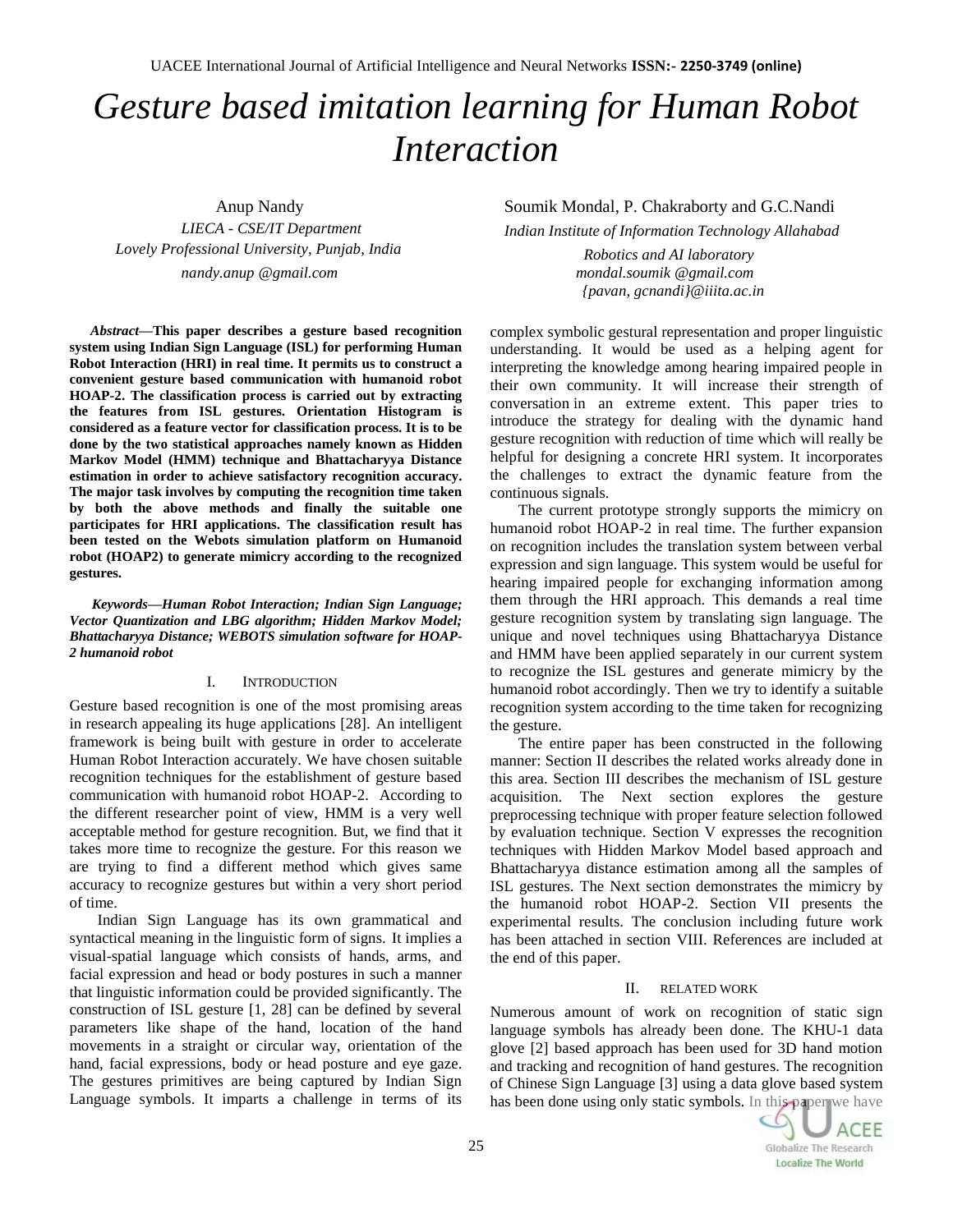figured out the recognition process with the data glove based approach considering as an input device for extracting features from hands. Ishikawa M, Matsumura H, have proposed a recognition system based on a self organization method [4]. The entire recognition process has been followed by acute measurement of finger joints using a data glove, extracting the gestures out from a sequence of hand shapes and proper aligning of data length. The most elegant process for recognition of Malay Sign Language using wireless data gloves is described [5]. A data glove is used for recognition of continuous gesture considering huge number of vocabulary in Taiwanese Sign Language (TWL) [6]. The key glove concept [7] presents a new input device for human hand motion recognition. A novel approach is being used for classification of Croatian sign language [8] using K Nearest Neighbor method with Dynamic Time Wrapping (DTW) and Longest Common Subsequence (LCSS) for similarity measurement. In our approach dynamic hand gesture recognition has been done considering both hands simultaneously. It is the composition of spatio-temporal signal which could be analyzed in an elegant manner. The synthesis of motion data extracts salient features from hand motion signal for recognition purposes.

A single video camera based recognition system deals with the recognition of German Sign Language [9] with considering hand arm motion. Unlike the data glove based, vision based gesture recognition for human robot interaction [10] has been entertained effectively. Another approach deals with the recognition of Chinese Sign Language [11] towards implementation of human robot interaction. A probabilistic framework [12] is applied for recognition and reconstruction of gesture for humanoid robot which is composed by PCA, ICA and HMM techniques. Kinesthetic demonstration by a human operator enables the humanoid robot to learn the gestures. Humanoid robot can be trained by applying imitation learning techniques [13].The portrait drawing [14] is a challenging task performed by humanoid robot HOAP-2.

## III. ISL GESTURE ACQUISITION SYSTEM

The prime focus on recording ISL gesture is to create a repository with dynamic ISL video (sequence of images) gestures from different kinds of ISL class/word dictionary. Preliminarily, ISL dynamic gestures have been recorded with fixed frame rate per second (15 fps) and with the fixed location of the camera from the object. The samples of ISL gestures are to be used during the classification process. All the ISL gestures include various kinds of hand motions. A capturing device SONY handy cam with 2.5 mega pixel resolutions is used for capturing videos of several ISL gestures. In recognition purposes, limited specific dynamic ISL gestures have been considered as shown in Fig 1 under various light illumination conditions. One elementary approach for image processing tends to background uniformity where a dark background is chosen for dealing with gray scale images effectively.

To have a controlled environment, the background uniformity has been kept while recording the videos in real time. This will reduce the computational complexity during

background removal and increase recognition accuracy in real time [15]. A single gesture video has been restricted to 30 frames. This is done by selecting 30 frames equally spaced in time from the original captured video. The background is chosen dark. Every ISL gesture implies some class or word which could be captured by waving both hands in a very appropriate manner [16]. For the enhancement of preprocessing ISL gestures need fast and accurate movements of hands. Several operations have been accomplished in all the ISL videos before the classification process. We have chosen those 5 ISL gestures for classification which can be easily imitated by HOAP-2 (please see Fig 1.).

## IV. PREPROCESSING AND FEATURE EXTRACTION

Primarily, all the ISL videos are split up into sequences of image frames (RGB). The frames are converted into grayscale images and the background is subtracted in order to reduce computational complexity. The feature extraction for hand gesture recognition is done using orientation histogram [17].



Fig 1: ISL gestures under different light illumination condition

As the name suggests it represents the angle information in the form of histogram according to the rules of frequency of occurrences. It provides tremendous flexibility towards scene illumination invariance property. Orientation histogram provides the local orientations of edges in sequence of images. The classification policy includes robustness in changing the illumination conditions. The histogram of dynamic gestures forms the feature vector based on the image intensity in spatiotemporal gradients.

Orientation Histogram demonstrates a very robust and efficient algorithm which would be used to classify ISL dynamic gestures based on the pattern classification technique. The algorithm is constituted with the histogram of the local orientation of edges in an image. The orientation histogram will be treated as feature vector for motion classification of ISL gestures. The algorithm is very fast and strong to compute the feature vectors of the sequence of images. Therefore, the

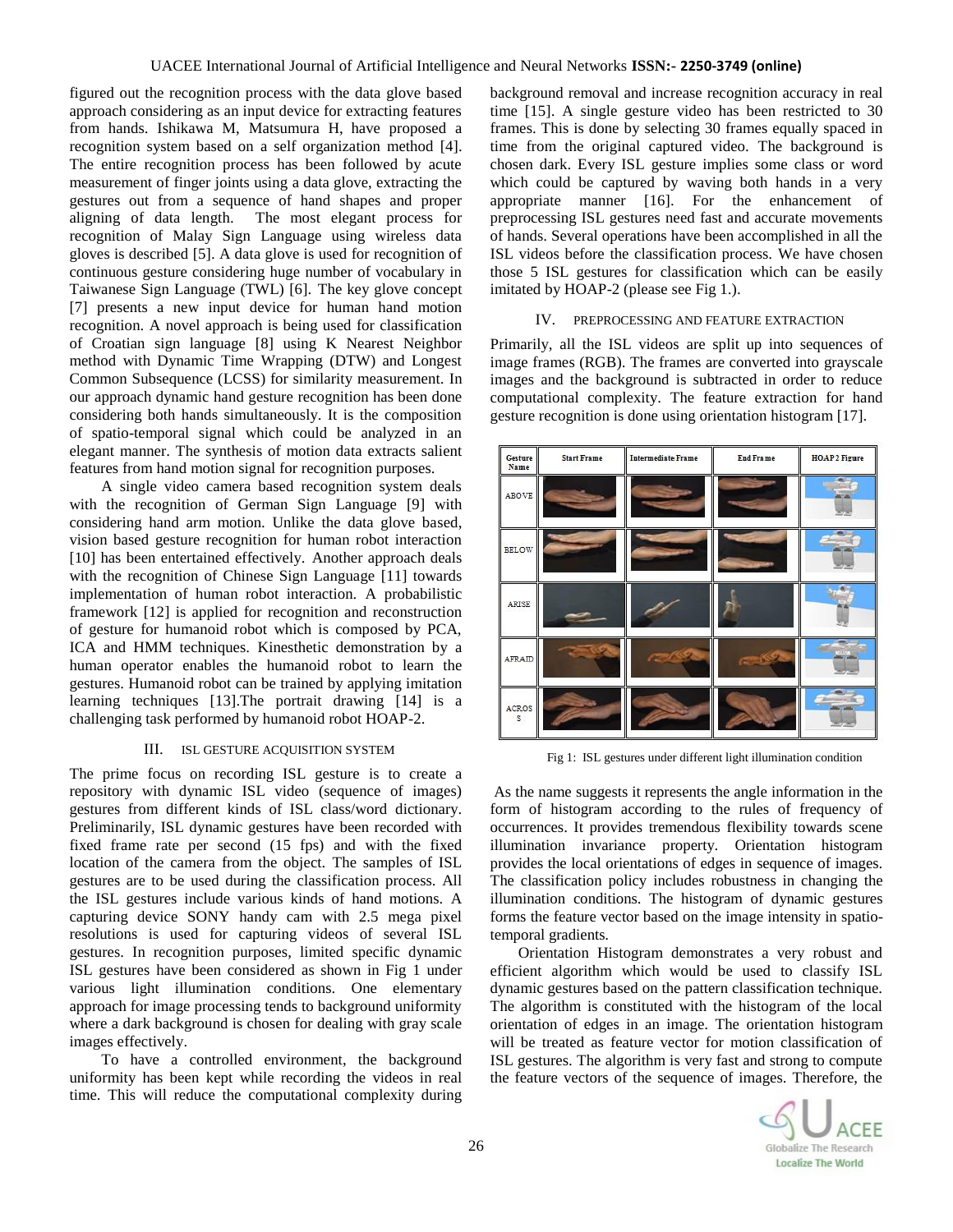calculation of direction of edges can be performed in real time applications.

It offers advantage to scene illumination changes and even light condition changes. The edges of the sequences of images would be still same [18]. All the ISL gestures have been captured in different lighting conditions. Another advantage of orientation histogram refers to the translation invariant property. It demonstrates that the same frames at different position of gestures would produce the same feature vectors. It is being done to calculate the histogram of the local orientations for all the frames of the moving gestures. Translation of the frame in the gesture does not change the local orientation histogram. The overall algorithm [21, 22] has been described to evaluate the feature vector for recognition system.

In our earlier work  $[19]$  &  $[20]$  we have plotted the orientation histogram of a particular gesture. It was landed up in the range of  $-\pi/2$  to  $\pi/2$ , which is first and forth quadrants, and essentially neglects the second and third quadrants in order to speed up the computation.

#### V. ISL RECOGNITION TECHNIQUE

The classification process is done by two statistical techniques: HMM technique and Bhattacharya distance estimation.

Hidden Markov Model technique is followed by vector quantization technique with Linde Buzo Gray algorithm [22]. The HMM explains the construction of model which is needed to generate the observation sequences. Here we use a left-right HMM. The details of HMM is defined in the following manner [21]: In our researck work we have generated 5 different HMM models for 5 different ISL gestures for classification .

Three basic problems [21] are associated with Hidden Markov Model known as: *Evaluation Problem, Decoding Problem and Learning Problem*. These problems are to be solved for the models in order to implement them in the real world applications.

## *Evaluation Problem:*

This problem illustrates that a model  $\lambda = (A, B, \pi)$  and observation sequences  $0 = 0_1 \ 0_2 \ldots 0_T$  are given and we have to efficiently compute  $P(O|\lambda)$  where P denotes the probability of N observation sequence with the given hmm. This problem is being solved by well known Forward algorithm technique.

*Decoding Problem:* 

This problem illustrates that given a model  $\lambda = (A, B, \pi)$  and observation sequences  $0 = 0_1 \ 0_2 \ldots 0_T$  we have to determine the corresponding state sequence  $Q =$  $q_1 q_2 \ldots q_T$  which refers to the most probable state path to obtain the given observation sequences. This problem is being solved by well known Viterbi algorithm.

*Learning Problem:* 

The model  $\lambda = (A, B, \pi)$  is given and we have to adjust the model parameters in order to maximize the  $P(O|\lambda)$ . BaumWelch algorithm is being used in this problem.

The HMM based approach has been implemented to construct a real time, recognition based system for mimicry of ISL gestures. Each gesture is being represented as an individual model depicted in fig 3. The recognition of each gesture is done by calculating the maximum likelihood probability.

#### *Bhattacharyya Distance Technique:*

Another well known statistical approach known as Bhattacharyya distance ( $B_{Dist}$ ) has been applied for recognition purpose of ISL gestures [24], [25] and [26]. It is extremely rich in its mathematical formulation and has been observed to give excellent result on statistical pattern classification.  $B_{Dist}$  is derived from Mahalanobis distance  $(M_{Dist})$  which measures distance between two Gaussian distributions.  $B_{Dist}$  provides a weighted distance finding, where the weights are found from the covariance matrix and the mean vector of the two Gaussian distributions.  $B_{Dist}$  is therefore preferred to  $M_{Dist}$ , which provides a better measurement of separability between two classes estimated by class means and class covariance matrices. It is computationally very simple and extends to deal with more Gaussian mixtures. Bhattacharyya Distance  $B_{Dist}(i)$  between the test gesture and the  $i<sup>th</sup>$  training gesture is computed by;

$$
B_{Dist}(i) = [mean1 - mean2(i)]^T [\frac{cov1 + cov2(i)}{2}]^{-1} [mean1 - mean2(i)] + \frac{1}{2}ln[\frac{|\frac{1}{2}[cov1 + cov2(i)]|}{\sqrt{|cov1||cov2(i)|}}]
$$

Where, mean1 and  $cov1$  are the mean and covariance matrix of test gesture accordingly. And  $mean2(i)$  and  $cov2(i)$  are the mean and covariance matrix of i<sup>th</sup> training gesture.

#### VI. VECTOR QUANTIZATION TECHNIQUE

A discrete HMM is taken into consideration for recognition process of ISL gestures. The feature vector of orientation histograms needs to be converted into a finite set of symbols from a codebook. The VQ technique plays a reference role in HMM based approach in order to convert continuous ISL gestural signals into a discrete sequence of symbols for discrete HMM. The VQ concept is entirely determined by a codeword which is composed by fixed prototype vectors. Fig 2 shows that the process of quantization has been divided into two parts.

The first part is having the ability to produce a codebook and the second part attempts to update the codeword followed by training of all the vectors according to their finite vectors. Its strength lies in reducing the data redundancy and the distortion created among the quantized data and the original data.

It is essentially required to propose a VQ method which would be genuinely used to minimize this distortion measure. In order to compute the minimum average distortion measure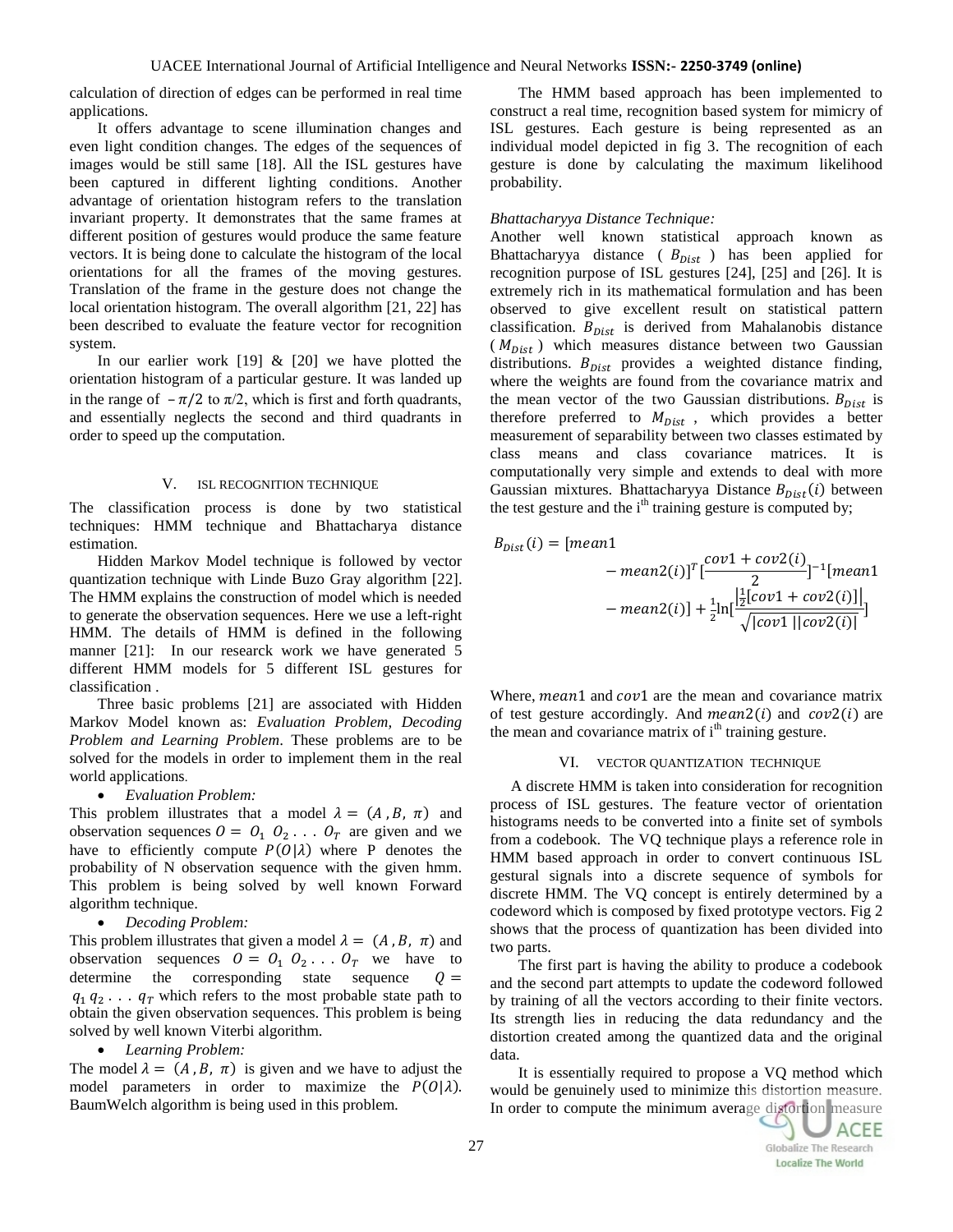for a set of vectors an iterative algorithm is proposed by Linde, Buzo and Gray [22] which is known as LBG vector quantization designing algorithm. The algorithm illustrates the generation of optimal codebook (in our case codebook size is 16) for isolated ISL gestures.



Fig 2: Vector Quantization process for codebook generation



Fig 3: Parallel HMM recognition model for each gesture

## VII. PERFORM IMITATION BY HUMANOID ROBOT

An underlying concept of learning gestures has been introduced for humanoid robot HOAP-2 (Humanoid Open Architecture Platform 2) in order to perform several tasks eventually [27]. An integration of humanoid robot with ISL gestures encounters an elegant way of communication through mimicry. The real time robotics simulation software, WEBOTS is adopted to generate HOAP-2 actions accurately. The way of learning process marks an intelligent behavior of HOAP-2 which sustains its learning capability in any type of environment. The learning process is dealt with the HOAP-2 robot controller which has been built intelligently. It is used to invoke Comma Separated Value (CSV) file in order to perform that gestures in real time. All the classified gestures bring out some useful information about all the joints of upper body of the humanoid robot.

## *Learning ISL gesture using HMM with vector quantization techniques:*

In order to learn the ISL gestures by humanoid robot the preprocessing technique is essentially needed for this purpose. It employs the following steps.

• Capture the ISL gesture as an input gesture.

- Apply an algorithm for extracting orientation histogram to construct feature vector.
- From the feature vector of each gesture an initial codebook is to be generated. Then apply LBG algorithm to generate an optimized codebook.
- Each row corresponds to a number of the codeword which helps to form a quantized vector used by hmm algorithm.

In this preprocessing step we have generated 30 symbol sequences for each ISL gesture as each gesture is captured with equal number of frames.

Next stage implies to train each gesture using Hidden Markov Model where parameters of the HMM can be determined efficiently. We calculated the transition probability and emission probability of HMM by the known states and known sequences. The training algorithm for each gesture measures the accurate transition and emission probability which are used for finding out the most probable sequence.

It has been assumed 5 hidden states for each ISL gesture and made the state sequences in the distribution of 1 to 5 with total number sequence matches the codebook size. The observation sequence for each state has been represented by row vector with the calculated codebook of all the training samples. Each observation sequence for each training gesture corresponds to single row vector. Then apply algorithm for the estimation of transition and emission probability of each gesture model and preserve it for recognition purpose with unknown gesture.



Fig 4(b): Learning of ISL gesture using Bhattacharyya Distance Technique

**Distance between test gesture and all the training**

ACEE

Globalize The Research **Localize The World** 

Every HMM model is uniquely attached with each gesture which is trained with different samples of each ISL gesture.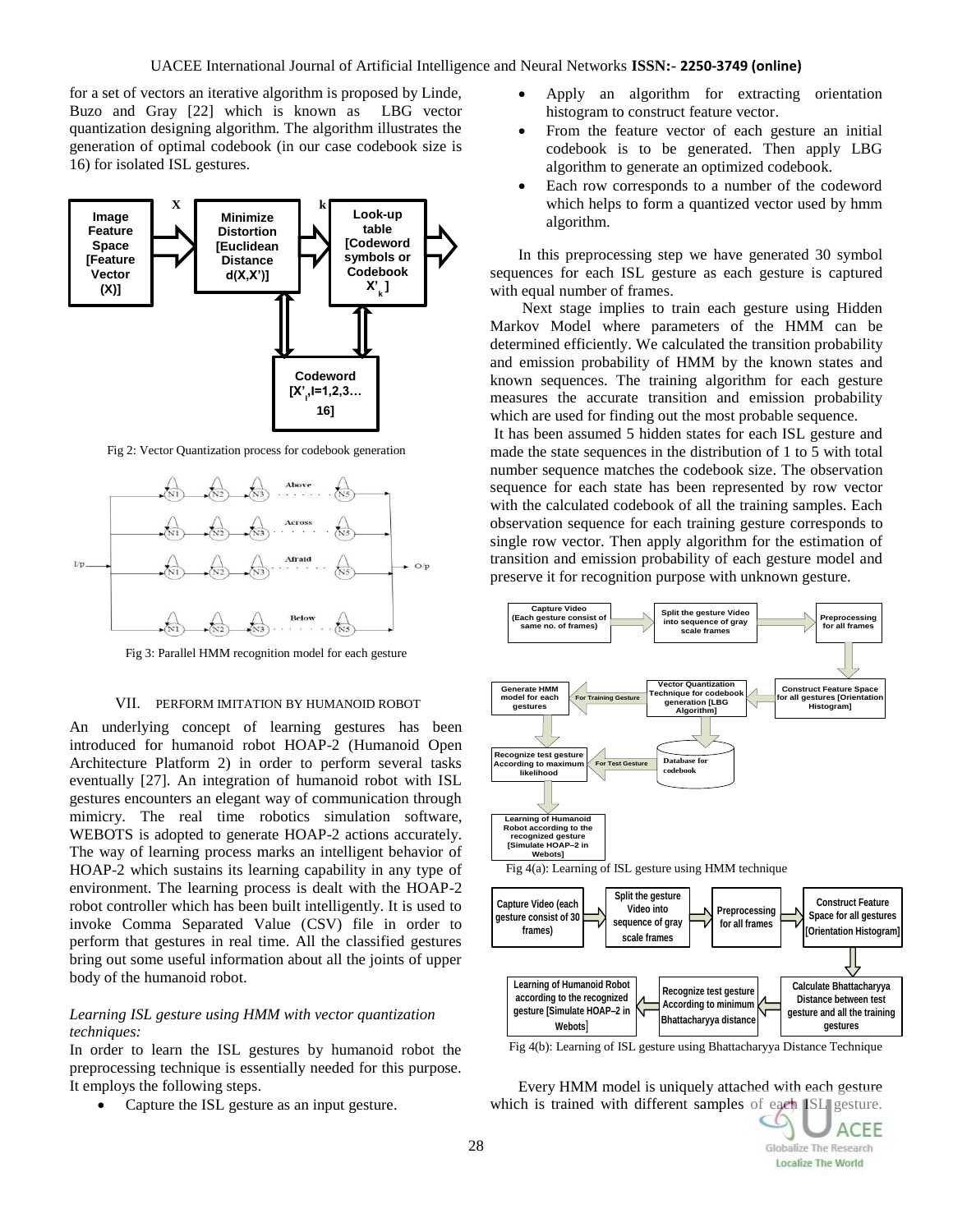This trained model is extensively used for recognition of new gesture. This new gesture would be tested through all the trained HMM model. The new gesture is to be declared as classified when it provided a maximum likelihood state with a trained gesture.

Compute the percentage of each probable state for all the training samples which agrees with the likely state sequences of test gesture. The gesture is declared as classified with maximum percentage.

# *Learning ISL gesture using Bhattacharyya distance techniques:*

In the other method, the Bhattacharyya Distance  $(B_{Dist}(i))$  is computed between the test gesture and all the training gesture. Wherever  $B_{Dist}(i)$  is found minimum with the training gesture, it is declared as classified.

Each of these training gestures has been mapped with a unique CSV action file for the humanoid robot. As soon as a gesture is classified, the mapped CSV file is invoked on HOAP-2 in a mimicry model. In Fig  $4(a)$  and Fig  $4(b)$ , it has been shown that the entire process of recognition and then learning of classified ISL gesture has been achieved by HMM based technique and Bhattacharyya Distance based technique in real time.

## VIII. RESULT ANALYSIS

In this paper we are only concentrating on those gestures which can be performed by humanoid robot HOAP-2 on WEBOTS simulation platform. Only 5 ISL gestures are selected for our work. In our work the same gesture is performed by the three different persons. During acquisition of ISL video gestures we have kept same number of frames for each gesture. It makes the recognition process easier but it reduces the freedom of doing the gesture. In the HMM classification process each model is tested by Viterbi algorithm, where same number of frames are required to get percentage of the matching gesture.

We have taken 7 samples of each gesture for training and 3 separate samples for each gesture for testing. We have generated probable path from the trained hidden model for each training samples of each gesture using viterbi algorithm. The same process is also applied for test samples of each gesture. In the recognition phase of known gestures, we have taken test sample one by one from the test gestures and have compared that sample with all the samples of each trained gestures iteratively. It produces the recognition percentage of that particular sample into the entire training samples. In that process we have created separate training set and test set with most probable paths. If a particular gesture is matched with 60% and above according to the maximum likelihood state with one of the training samples of that gesture then it is considered as classified gesture. We have achieved up to 100% recognition accuracy with both the techniques.

An efficient HRI system can be made by calculating the time taken by classification of ISL gestures in real time. We have seen that Bhattacharya distance technique is more efficient than HMM technique in accordance with taking minimum time for classification. The X axis represents the gesture index which refers to the samples of ISL test class whereas Y axis expresses the exact time is being taken by each gesture for classification in real time.



Fig 5: Time taken to recognize the ISL gesture in real time



Fig 6: Real time imitation based learning on HOAP-2 robot

The Fig 5 shows the time taken to classify the ISL gesture through HMM (red line) and  $B_{Dist}$  (blue line). The total prototype is tested and simulated on Intel Core 2 Duo system with Matlab coding. It has been observed that the HMM based approach takes more time than the  $B_{Dist}$  based technique. This is because HMM based approach has the overhead of codebook generation. We therefore can conclude that this novel technique in gesture classification using  $B_{Dist}$  is efficient and can be implemented in real time, if the no of gestures is limited.

Each gesture for mimicry generation needs a special care of its dedicated joints which are responsible to perform that gesture. Each time the Comma Separated Value (CSV) file is constructed keeping only variation of responsible joint angle values of that gesture. Fig 6 shows the gesture generation and imitating that gesture on humanoid robot HOAP-2 in real time. The proper calibration and zero correction of respective joints of humanoid robot have been accomplished before imitation.

## IX. CONCLUSION AND FUTURE WORK

In this work we have used ISL gesture as a communicating agent between human and robot interaction. This is our first step to design a prototype of vision base HRI system for speech and hearing impaired persons. They can use the humanoid robot as his translator or as his helping agent where the persons could communicate with the robot through ISL gesture. According to the observation we select Bhattacharyya Distance as a best recognition tool compatible with orientation